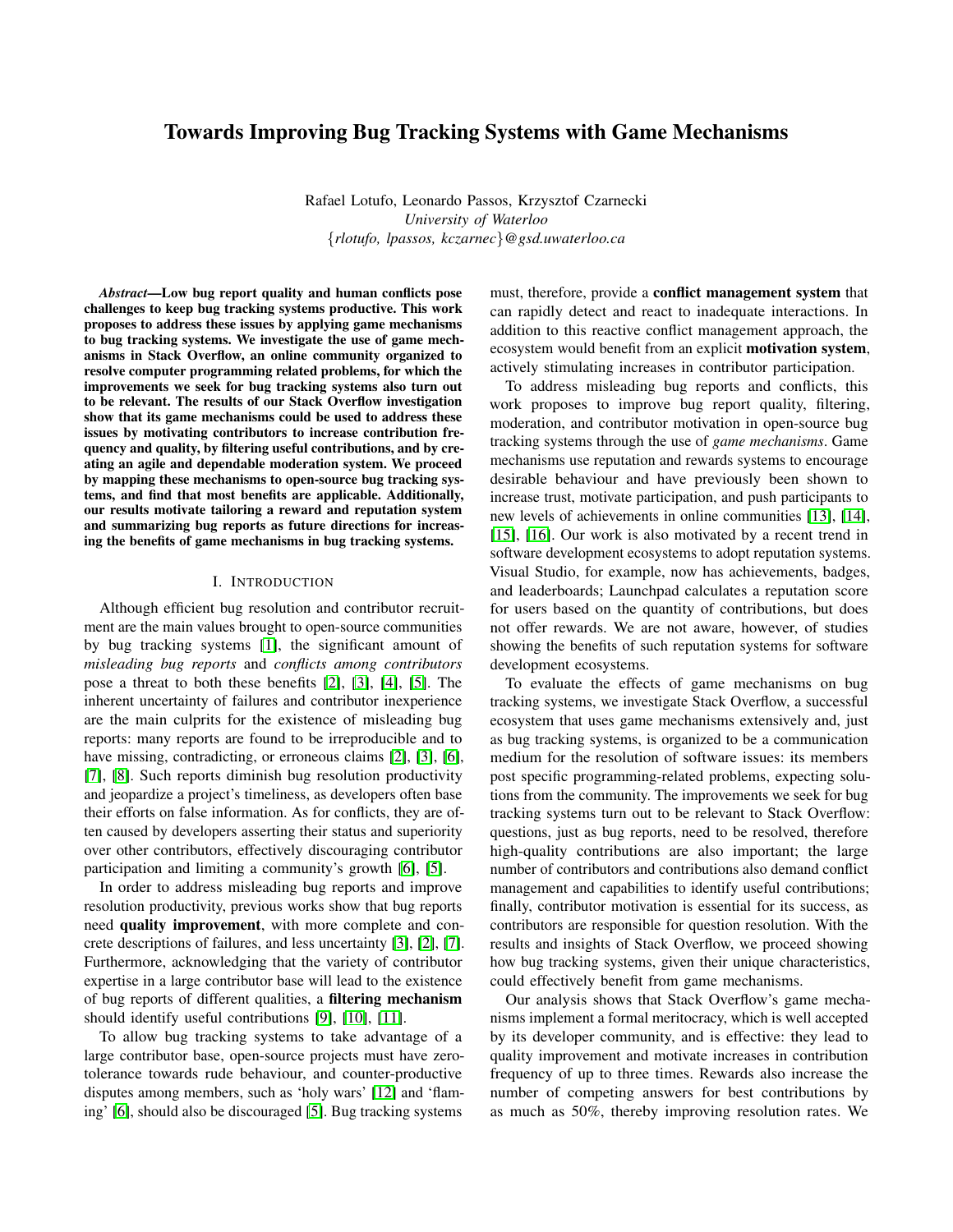also find that developers are highly interested in gaining moderation privileges rather than other privileges. Finally, the moderation system enabled by awarding moderation privileges to the community allows quick detection of inappropriate contributions.

Our comparison between Stack Overflow and bug tracking systems show that, despite their differences, they share the conditions we have identified for the game mechanisms to produce their benefits. Our analysis leads us to conclude that the benefits of game mechanisms can be achieved in bug tracking systems, provided its respective community is open to a formal merit-based reputation system. We also analyze current bug report voting mechanisms that could be used by game mechanisms to identify useful bug reports and find that duplicate bug reports should be used to complement such signal.

This work provides four contributions. To our knowledge, we are the first to propose the use of Stack Overflow's game mechanisms to improve bug tracking systems. Second, this is the first systematic empirical investigation of a developer community in a formal merit-based collaborative ecosystem, showing how such a meritocratic system can not only motivate participation but also improve contributions. Third, we are the first to investigate current voting mechanisms in bug tracking systems and how they can be used with game mechanisms. Finally, motivated by the results of our investigations, we identify two important directions for extracting maximum value from game mechanisms: tailoring a reputation and reward system to a community and summarizing bug reports.

This paper is organized as follows: Section [II](#page-1-0) presents background for our work. Sections [III](#page-3-0) and [IV](#page-3-1) present our methodology and research questions. Section [V](#page-4-0) presents findings for our research questions, Section [VI](#page-6-0) maps these results to bug tracking systems, and Section [VII](#page-8-0) presents important directions for future work. Sections [VIII,](#page-8-1) [IX,](#page-8-2) and [X](#page-9-16) present related work, threats to validity, and conclusions.

#### II. BACKGROUND

# <span id="page-1-0"></span>*A. Bug Tracking Systems*

Bug tracking systems have been used since 1970 as a collaboration ecosystem to report and resolve bugs. Typically, bug reports are filed by users when they encounter a system failure. When submitted, bug reports generally contain a summary of the failure, the environment settings in which it was triggered, the steps to reproduce it, and possibly other diagnostic information.

Once a bug report is created, the development team will try to diagnose and confirm the failure, only then proceeding with its correction [\[17\]](#page-9-17). Bug reports, in general, can have three different resolutions: *fixed*, when the failure has been confirmed and corrected; *won't fix*, when the failure cannot be reproduced or when there is no agreement that it is a relevant or real failure; and *duplicate*, when the failure has already been reported by another unresolved bug report. Unresolved bug reports remain *open*.

<span id="page-1-1"></span>

Figure 1: Bug report resolution status

Bug tracking systems are used in both closed and opensource projects. Opposed to most closed-source projects, in open-source they are not only accessible, but are also open to outside participation, and are often used by projects to crowdsource quality assurance efforts for development, alpha, beta, and final releases of their products.

Given the popularity of open-source projects and the market demand for open-source developer skills, there has been an increase in contributors willing to participate in such projects [\[18\]](#page-9-18), [\[19\]](#page-9-19). As bug tracking systems have been found to be the environment in which contributors start learning about projects before moving on to development [\[20\]](#page-9-20), they are full of new, inexperienced contributors, thus ripe with misleading bug reports and conflicts [\[2\]](#page-9-1).

*1) Misleading Bug Reports:* As opposed to useful bug reports, misleading reports are those that after inspection, do not result in changes to the target system—are not fixed and are often considered diverters of valuable contributor attention. Figure [1](#page-1-1) presents the resolution of bug reports found in the Chrome, Mozilla, and Launchpad bug tracking systems, and shows how common misleading bug reports are: in average (mean) only 30% of bug reports are fixed—these findings are also supported by others [\[21\]](#page-9-21), [\[22\]](#page-9-22).

Duplicate bug reports also present a challenge to bug tracking systems. While it has been shown that they provide more information about failures and could potentially be used to improve resolution time, many projects ignore duplicate bugs, marking them as closed [\[22\]](#page-9-22). Indeed, from the point of view of the developer or bug triager, closing a bug as duplicate is extremely convenient. This causes two problems: developers don't reap the potential benefits of additional information brought by duplicates; and users refrain from submitting new bug reports, as they might feel their contributions are being ignored [\[22\]](#page-9-22).

Comments are also a crucial component of bug reports, and are used to clarify and correct information in bug reports, and to coordinate bug resolution [\[8\]](#page-9-7), [\[21\]](#page-9-21). Reading through comments, however, is not a trivial task, as each one often introduces more information and uncertainty [\[21\]](#page-9-21), [\[6\]](#page-9-5). In fact, Ko [\[21\]](#page-9-21) shows that, as relevant information is scattered throughout the conversation decision-making is negatively affected. As a result, highlighting important comments should facilitate bug resolution.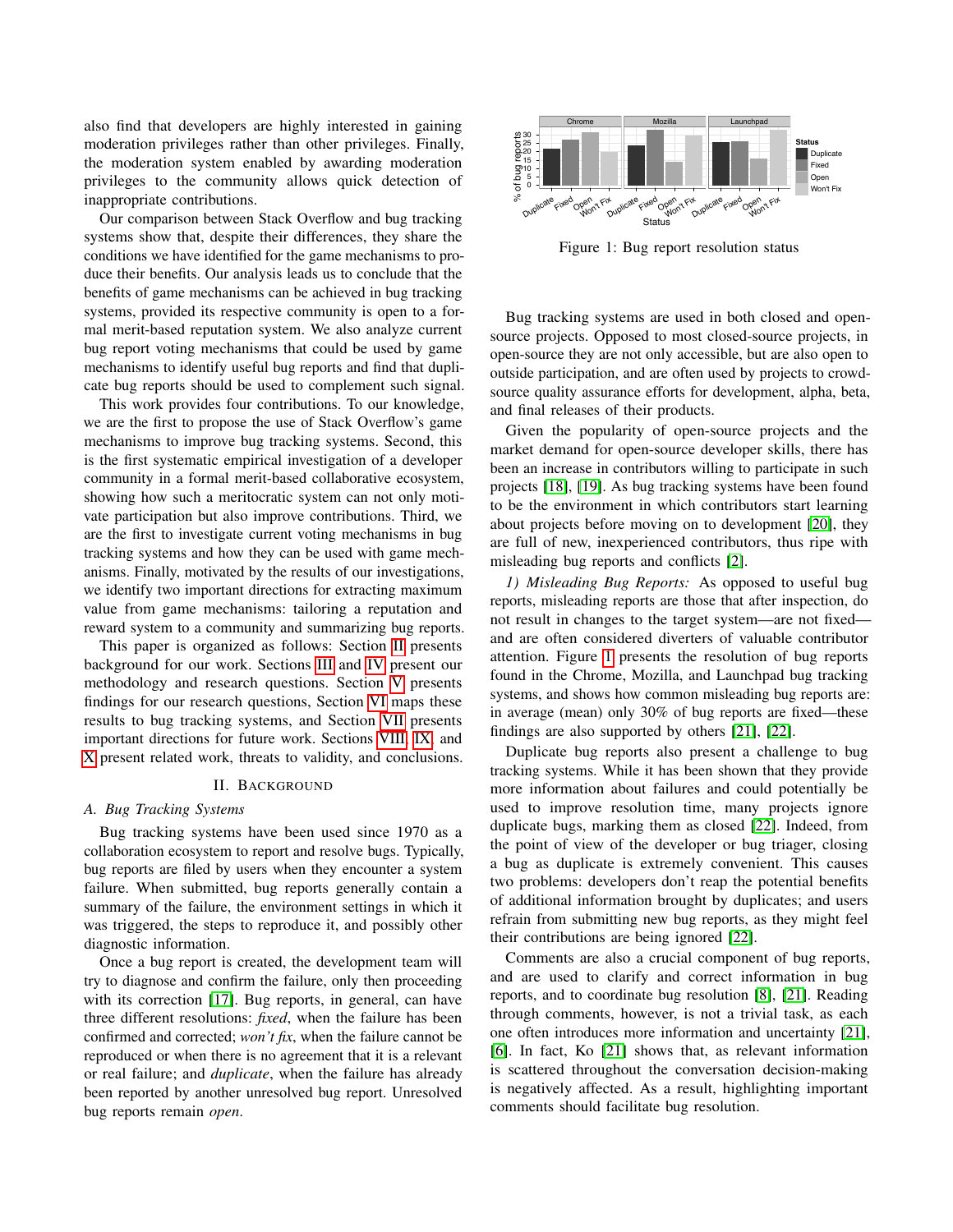<span id="page-2-1"></span>

Figure 2: Number of new answers, questions, users per week

*2) Conflicts:* Bug resolution is ripe with conflicts. Such conflicts are fuelled by the uncertainty of failures, the conflicts of interests between developers and users, power disputes among developers, and the discussion medium itself [\[21\]](#page-9-21), [\[23\]](#page-9-23), [\[6\]](#page-9-5). In much of these cases, well-known developers often ignore or disregard the contributions of less well-known developers, sending them large amounts of unfair critique. As this can discourage participation from beginners [\[5\]](#page-9-4), [\[6\]](#page-9-5), projects seeking to grow its community need to manage such conflicts.

#### *B. Game Mechanisms*

McGonigal [\[13\]](#page-9-12) studies games and finds that competition, great challenges, collaboration, and sense of accomplishment are the factors that make games so compelling. McGonigal argues that it is possible to make tasks more compelling and rewarding by introducing small changes—mechanisms—that add game-like characteristics to the tasks.

Enriching tasks with game mechanims can be used not only for personal a benefit, but also for crowd-sourcing. The Guardian's "Investigate Your MP" game, for instance, successfully motivated thousands of people to examine hundreds of thousands of documents, uncovering serious irregularities in British Parliamentary expense claims.<sup>[1](#page-2-0)</sup>

#### *C. Stack Overflow*

Stack Overflow is a web application created for developers that provides a collaborative ecosystem aimed at the resolution of specific computer programming problems. Users post questions about these problems, and the community posts answers attempting to resolve them. It is considered one of the most successful technical question-and-answer applications today [\[14\]](#page-9-13). Figure [2](#page-2-1) shows how Stack Overflow's usage has grown since its origins in mid-2008. It shows that the number of new answers, questions, and users per week follows an almost linear progression, indicating the total number of answers, questions, and users increases quadratically over time. As of this writing, Stack Overflow had more than 400*k* users, 1.7 *mil.* questions, and over 3.5 *mil.* answers.

Stack Overflow is appropriate for this investigation, as its community is formed of software developers and its questions have some similarity to bug reports: in both cases, users report problems asking the community to discuss and propose solutions. Stack Overflow's community corroborates this claim, as they consider a "*'language-specific programming problem' ... that exists in code and that can be resolved with correct code*" as the most appropriate type of question the community can help resolve.<sup>[2](#page-2-2)</sup>

Arguably, the game mechanisms used in Stack Overflow are one of the top reasons for its success [\[14\]](#page-9-13). Registered users start with 1 reputation point and are able to gain more as their contributions are recognized by the community. 'Recognizable' contributions are primarily those of questions and answers: users recognize useful questions and answers by voting, which rewards five and ten reputation points to the submitters of voted questions and answers. Furthermore, the owner of a question can 'accept' an answer as the best, rewarding 15 reputation points to its owner and two reputation points to themselves for selecting a best answer. By doing so, the owner indicates his satisfaction and considers the question has been *resolved*. Users can also *down*-vote questions and answers they consider to be invalid or incorrect, decreasing users' reputation by two points and their own by one—taking one point from voters attempts to assure users only down-vote contributions they really believe have no value. Users can also comment on questions and answers to suggest improvements or ask for clarification. Furthermore, similar to wiki posts, questions and answers can be edited, allowing other contributors to improve them. Finally, users can offer larger amounts of reputation points—*bounties*—for questions they are not satisfied with the resolution of. Users who offer bounties—which are multiples of 50 reputation points—pay them from their own reputation points.

Not all users can perform all these actions, however: they have to *earn each privilege*. New registered users, for instance, can only post questions and answers. They cannot vote, comment, or edit others' posts. Privileges are earned by accumulating reputation points and achieving *reputation levels*: 15 points to vote up; 50 to comment; 125 to vote down, etc. Users need 2000 points to edit others' posts; 3000 points are needed to vote to close or reopen questions.<sup>[3](#page-2-3)</sup> By awarding contributors with privileges as they show their value to the community, Stack Overflow implements a *meritocracy*.

As can be seen, Stack Overflow uses a reputation and rewards systems that aims to spur competition and a sense of accomplishment. Users are expected to compete for the best answers and questions, while earning reputation and privileges should give users a sense of accomplishment and reward. Finally, having well planned reputation levels should challenge users to reach, for example, the 10000 reputation level.

<span id="page-2-0"></span><sup>1</sup>Source:<http://mps-expenses.guardian.co.uk/>

<span id="page-2-2"></span><sup>2</sup>Source:<http://meta.stackoverflow.com/questions/12373>

<span id="page-2-3"></span><sup>3</sup>Find full set of privileges at<http://stackoverflow.com/privileges>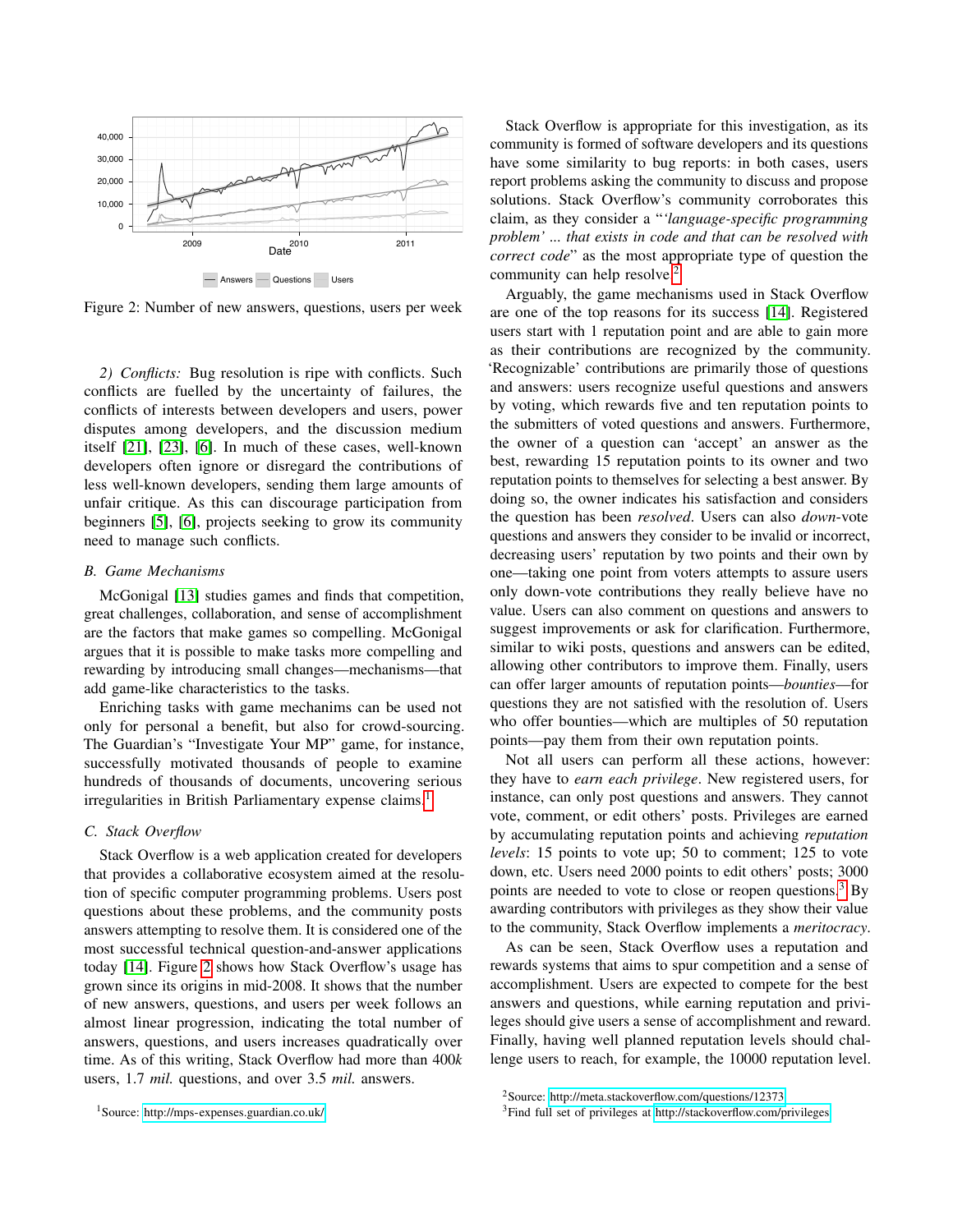#### III. METHODOLOGY

<span id="page-3-0"></span>We select three of Stack Overflow's game mechanisms that can be easily added to bug tracking systems and pose five research questions to assess if they can achieve the goals of increasing participation and contribution quality and of improving filtering and moderation in Stack Overflow. The results of our analysis enable us to identify the *conditions* that allow such mechanisms to achieve the goals in Stack Overflow. Finally, we assess if these conditions are also valid in bug tracking systems, thereby allowing game mechanisms to produce their benefits.

The mechanisms we investigate are: *rewarding reputation points for good contributions* (M1), *reducing a user's reputation points for poor contributions* (M2), and *awarding privileges to users as they reach reputation levels* (M3).

As these mechanisms simply reward and penalize users based on the quality of their contributions as judged by the community, these mechanisms can be easily added to bug tracking systems. For bug tracking systems to implement M1 and M2, they need only to allow users to recognize and down-vote bug reports and comments, the equivalents of Stack Overflow's questions and answers—questions and bug reports describe a software issue for resolution, while answers and comments are posted by contributors to share their work and knowledge and help resolve the issue. In fact, most bug tracking systems already allow users to vote for bug reports they consider important to be fixed. To implement M3, bug tracking systems need only to reward existing privileges to users as they reach certain reputation levels.

#### *A. Data Sets*

To answer our research questions, we analyze Stack Overflow over its three-year lifetime, using the StackApps API, provided by Stack Overflow, to retrieve usage information. Due to restrictions imposed by the API on download allowances, we used simple random sampling to download 80% of the 1.7 *mil.* questions and all 3.5 *mil.* answers for those questions. Finally, we randomly sampled  $60k$  users and downloaded their entire contribution timeline—all of the questions, answers, comments, and edits they had posted.

Our data sets for bug tracking systems comprise of  $12k$ bug reports for Android from Nov-2007 to May-2011, 50k bug reports for Chrome from Aug-2008 to Jun-2010, 50k for Launchpad from Jan-2008 to May-2011, and 140k for Mozilla from Jan-2008 to Jun-2010.

#### *B. Estimating Reputation Over Time*

As the StackApps API does not provide the reputation of users at certain points in time, which is a crucial information for many of our questions, we estimate this value using the number of up and down votes users have received for their questions and answers, and the number of times their answers were accepted as the best solution. Given a user  $u$ , his reputation at time  $t$  is estimated as follows:

$$
R_{u,t} = 10V_{\uparrow}(A_{u,t}) + 5V_{\uparrow}(Q_{u,t}) - 2V_{\downarrow}(A_{u,t} \cup Q_{u,t}) + 15V_{\checkmark}(A_{u,t})
$$

where  $A_{u,t}$  and  $Q_{u,t}$  are the sets of all answers and questions posted by user u until time t; functions  $V_{\uparrow}$  and  $V_{\downarrow}$  return the number of up and down votes of sets of questions and answers; and function  $V_{\checkmark}$  returns the number of accepted answers for a set of answers. As estimating a user's reputation requires the data for all questions and answers posted by a user, for questions requiring this estimation, we limit our investigations to users in our timeline data set.

#### *C. Correlations*

When comparing certain metrics dependant on reputation, we discretize reputation scores using the reputations levels selected by Stack Overflow to award privileges: 250, 500, 1000, 1500, 2000, 3000, 5000, 10000, 15000 and 20000. When testing for rank correlations, we use the non-parametric Spearman's test; to check if two independent samples contain equally large values, we rely on the non-parametric MannWhitney U test [\[24\]](#page-9-24). Although all our statistical tests were significant, for each test we present the  $p$ -value to support our claims.

#### IV. RESEARCH QUESTIONS

<span id="page-3-1"></span>We pose five research questions to assess if game mechanisms in Stack Overflow can be used to address the issues we identified in bug tracking systems.

## *A. Motivating Participation*

In bug tracking systems, community participation is key to the identification and resolution of bugs. This motivates our first question:

<span id="page-3-2"></span>*RQ 1:* Are game mechanisms in Stack Overflow effective in increasing user contribution frequency in a development ecosystem?

#### <span id="page-3-4"></span>*B. Conflict Management*

Conflict management is an important requirement in opensource discussion forums [\[5\]](#page-9-4) such as bug tracking systems. As moderation should allow inadequate interactions to be detected as soon as possible and should not depend on the attention of few moderators, we ask:

<span id="page-3-3"></span>*RQ 2:* Does the reputation and rewards system contribute to create an agile and dependable moderation system?

#### *C. Improving Contribution Quality*

To improve the chances of having bugs fixed, bug tracking systems must receive high-quality contributions. To investigate whether rewards are effective in increasing contribution quality, we ask:

<span id="page-3-5"></span>*RQ 3:* Does the reward system drive contributors to post better answers?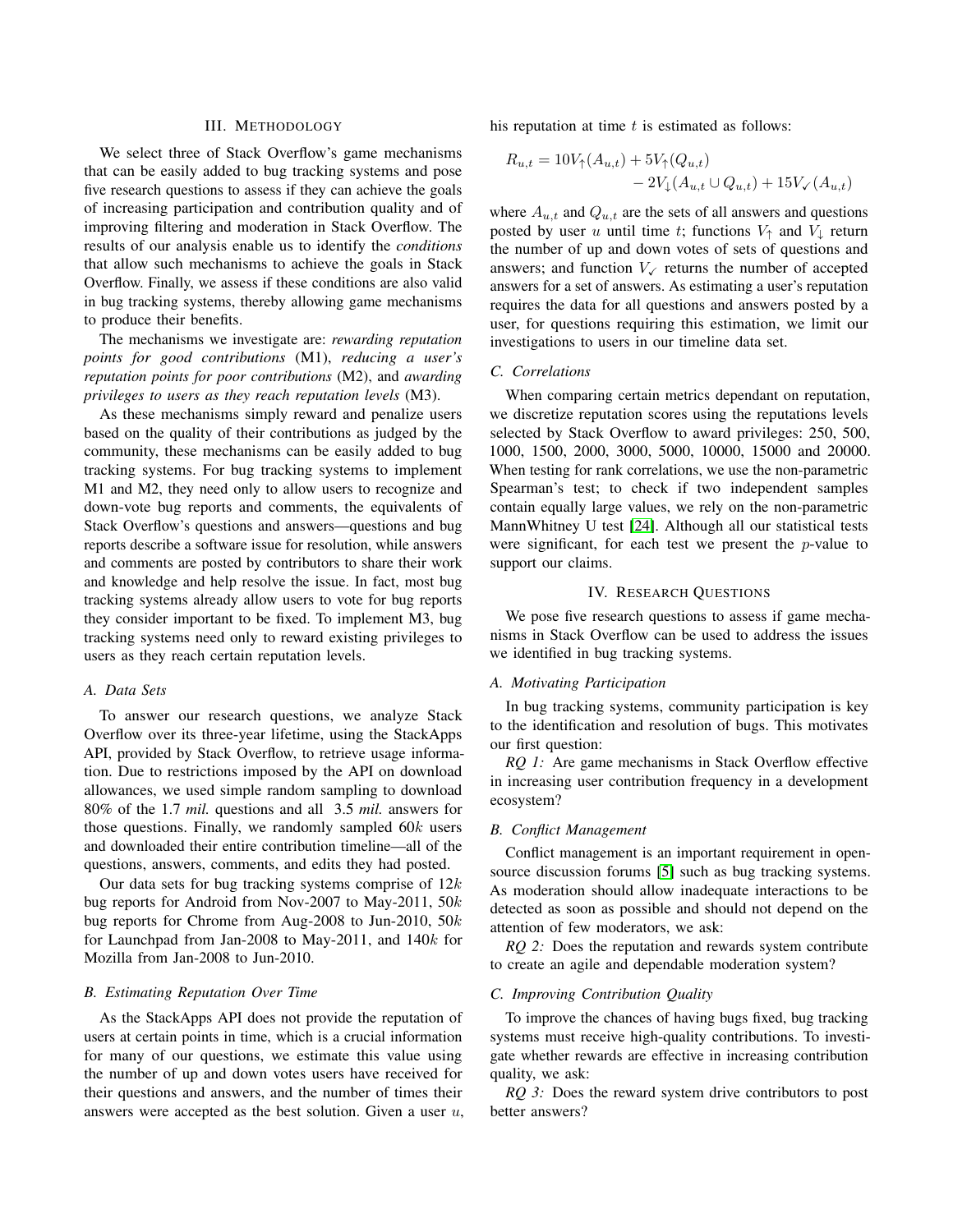<span id="page-4-1"></span>

Figure 3: Contribution frequency by reputation

Figure 4: Quit probability

Peer-reviewing can also bring further improvements to bug reports. We therefore ask:

<span id="page-4-2"></span>*RQ 4:* Does the reward system increase peer-reviewing frequency?

#### *D. Filtering Contributions*

Filtering useful contributions in bug reports is important so that users are not distracted from looking at misleading information. We seek, therefore, a signal that accurately identifies useful contributions. Two candidate signals are the reputation of the contribution's owner and the number of recognitions a contribution receives. This leads us to our final research question:

<span id="page-4-3"></span>*RQ 5:* Are reputation or recognition good signals for filtering useful contributions?

#### V. RESULTS

<span id="page-4-0"></span>*RQ [1:](#page-3-2)* Our first research question investigates if rewards are a good motivator for user participation. In order to answer this question, we look for usage patterns indicating an increase in participation just before or after reputation levels that award privileges. Figure [3](#page-4-1) presents the number of answers and questions submitted to Stack Overflow per day, by user reputation, and shows increases in contribution frequency just before reputation scores that award privileges reputation ranges in which privileges are awarded are coloured in grey. For example, contribution frequency is tripled—from 40 to 120—to earn privileges rewarded at 500 points. Our data, however, does not allow us to infer if users increase contribution frequency as a sprint to gain privileges, or if users are motivated to increase contribution frequency as a result of receiving such privileges. Nevertheless, this correlation indicates that users are interested in gaining privileges, and as a result, participation frequency increases.

Besides showing strong indications of the influence of rewards in increasing contribution frequency, these results also show that not all reputation levels awarding privileges results in increases in contribution frequency. This suggests the importance of setting up reputation levels at intervals and with privileges that are compelling to the community. Curiously, all reputation levels that had an increase in contribution frequency reward privileges related to reviewing and moderating other user's contributions: commenting on other's posts; retagging questions; editing other's posts, voting to approve editions; voting to close or reopen questions; voting to approve tag wiki edits. Reputation levels awarding privileges not related to moderating or reviewing did not show an increase in contribution frequency—for example, reduced advertising, voting to close one's own questions, creating new tags. This correlates with Bergquist's claims that contributors in open-source often seek reputation in order to assert relationships of power over lower-reputation users [\[6\]](#page-9-5).

Besides the influence of privilege rewards on contribution frequency, we also find users with more reputation and privileges are less likely to quit than those with fewer privileges. We consider a user has quit, if he has not posted a question, answer, comment, or edit since the previous 60 days from this investigation. Figure [4](#page-4-1) shows how the probability of users quitting decreases with their reputation. We calculate the probability of users quitting at reputation  $r$  as the number of users that quit at that reputation, divided by the number of users that ever reached reputation  $r$ . As Figure [4](#page-4-1) shows, there is a steep decrease in the probability of quitting from 10 to 300 reputation points, and then a stabilization of this probability below 5% after 300 points. Interestingly, there is a slight increase in the probability of quitting for users with more than 10000 points, suggesting a decrease in user motivation after achieving such high reputation and privileges.

These results suggest that users feel more committed to the community as they gain experience, privileges, and reputation; however the correlation between reputation and decrease in probability of quitting does not indicate that such a decrease is *caused by* reputation or rewards. Figure [3](#page-4-1) indicates that, as users are interested in gaining privileges, rewarding users with reputation and privileges increases contribution frequency. Without rewards, user contributions would likely decrease over time, without future increases.

*RQ [2:](#page-3-3)* For our next question, we investigate if the reputation and reward system contribute to create an agile and dependable moderation system—qualities we have defined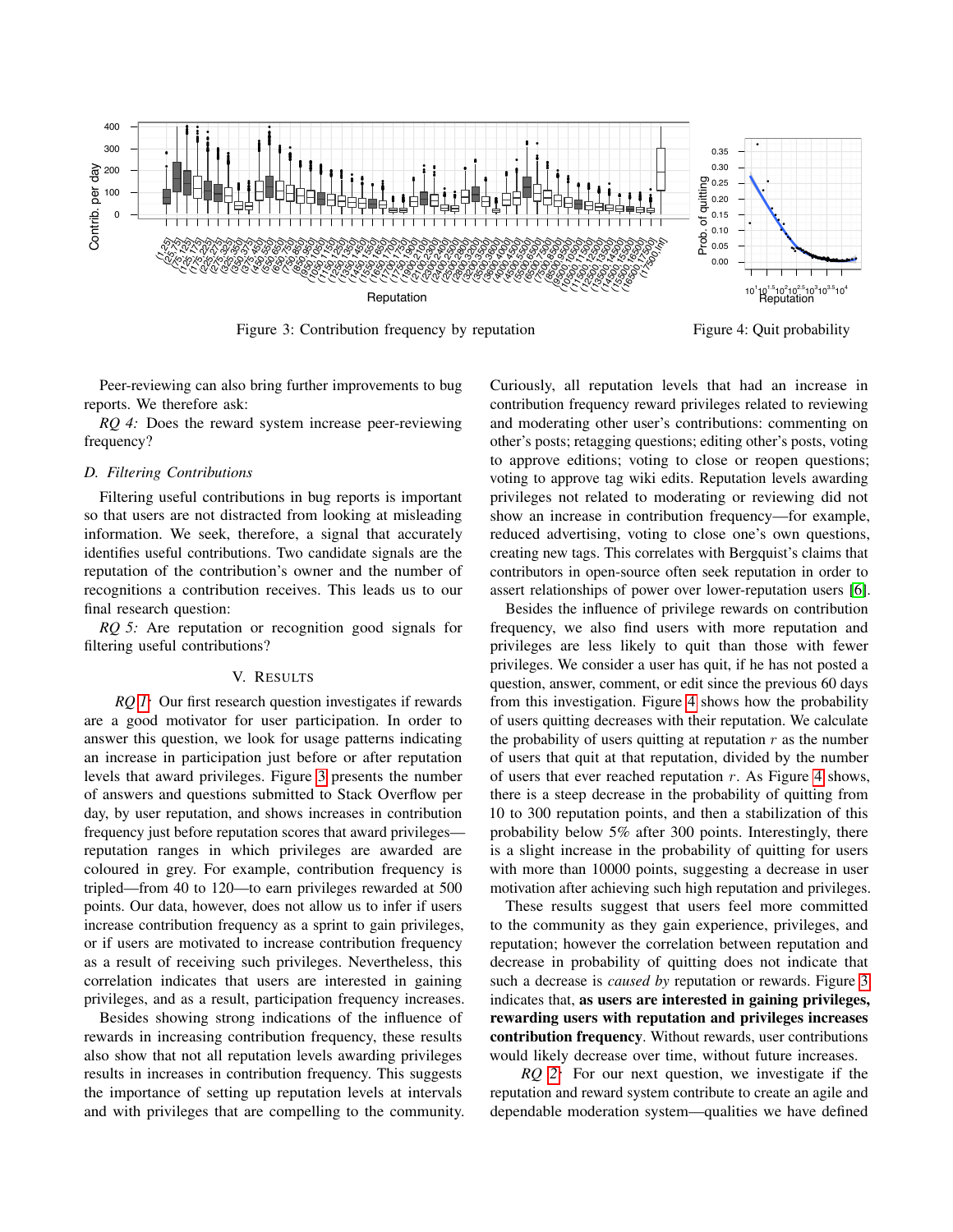in Section [IV-B.](#page-3-4) Stack Overflow's community is advised to identify and moderate inappropriate contributions: contributions that do not adhere to the community's principles, are offensive, are not the type of questions or answers the community expects, or is a duplicate question or answer.

Stack Overflow's moderation system is tightly tied to its rewards mechanism. As higher reputation offers users more moderation privileges, there is naturally a large number of users with low moderation privileges, and then a progressively smaller number of users with higher moderation privileges a *population pyramid* of privileges. The first level of moderation is the flagging of contributions, an action that every user with 15 points or more can perform, and brings a flagged contribution to the attention of high reputation moderators. A second moderation level is the down-vote, a judgement that every user with more than 125 reputation points can make. The down-vote is effective because it discourages users from posting low-quality contributions. The next moderation level is available to users with more than 3000 points, allowing them to vote to *close*, *reopen* or *migrate* questions to other Stack Exchange sites. These are the users who will be notified when the first level moderators flag contributions for attention. Next, users with 10000 points can vote to *delete* questions and access other moderation tools.

Although Stack Overflow does not provide data on contributions that suffered moderation, thereby not allowing us to assess its performance, we argue that its rewards mechanisms, by building a population pyramid of privileges, enable a dependable moderation system. The system can rely on the attention of the large user base with low moderation privileges to take the first moderation actions on inappropriate contributions, only then relying on a smaller base of high-reputation moderators to take further actions. We also argue that it is agile, since flagging is available to the large majority of users, increasing the probability of users quickly detecting improper interactions.

*RQ [3:](#page-3-5)* Our next question asks if rewards drive contributors to post better answers. We find that questions offering higher rewards receive more answers and have a higher likelihood of being resolved. Questions offering bounties large amounts reputation—receive 50% more answers than non-bounty questions—bounty questions receive an average of 3.34 answers (median of 3), while non-bounty questions receive only 2.53 (median of 2)—and bounty questions are 10% more likely to be resolved than non-bounty questions all claims are substantiated by the Mann-Whitney U test, with *p*-values  $< 2.2 \times 10^{-16}$ .

We also find that questions with higher reward-potential also receive more answers and are more likely to be resolved, even when not offering bounties. Considering a question's reward is the sum of the number of recognitions its answers has received, a correlation rank  $(\rho)$  of 0.52 between this value and a question's number of recognitions shows that a question's number of recognitions is a good indication of its reward

<span id="page-5-0"></span>

Figure 5: Resolution probability Figure 6: Review ratio

potential. Then, similar to bounty questions, non-bounty questions with more reward-potential receive more answers ( $\rho =$ 0.34), and are also more likely to be resolved ( $\rho = 0.13$ )—in all cases, the *p*-values were  $\langle 2.2 \times 10^{-16}$ . Figure [5](#page-5-0) shows how the probability of a question being resolved increases with its reward-potential and confirms these findings.

These results indicate that resolution likelihood increases as a result of rewards attracting more participation. Increased participation, however, may spur a large number of low-quality answers. Instead, we find, that users restrain themselves from submitting low-quality answers to avoid receiving down-votes: there is a 63% chance of users deleting their own low-quality contributions that received 3 or more down-votes. Consequently, as users are motivated to earn reputation points, rewarding good contributions and penalizing bad contributions is an effective means to improve contribution quality.

*RQ [4:](#page-4-2)* Our next question asks if the reward system increases not only contribution but also peer-reviewing frequency. By peer-review, we consider contributions that are the result of an evaluation of answers and questions, with suggestions for improvement. In Stack Overflow, we consider all edits to questions and answers to be improvements. Comments are also used as an instrument of peer-reviewing: a sample of 400 comments chosen randomly shows that 52% of them are improvements to others' questions and answers, bringing alternative solutions, additional information, and explanations of why answers are incorrect. We therefore consider that, when comparing frequencies of comments and edits, more comments and edits implies more peer-reviewing.

We first find that users perform more peer-reviewing as they gain reputation. Here, we consider as peer-reviews all comments and edits made to answers or questions that a contributor did not ask or answer, and therefore has no stake in. We then calculate the *review ratio* as the number of reviews each user has posted in a week, divided by the number of answers and questions they posted in that same week, thereby effectively comparing the number of reviews to the number of answers and questions.

Figure [6](#page-5-0) presents boxplots of the review ratio of users by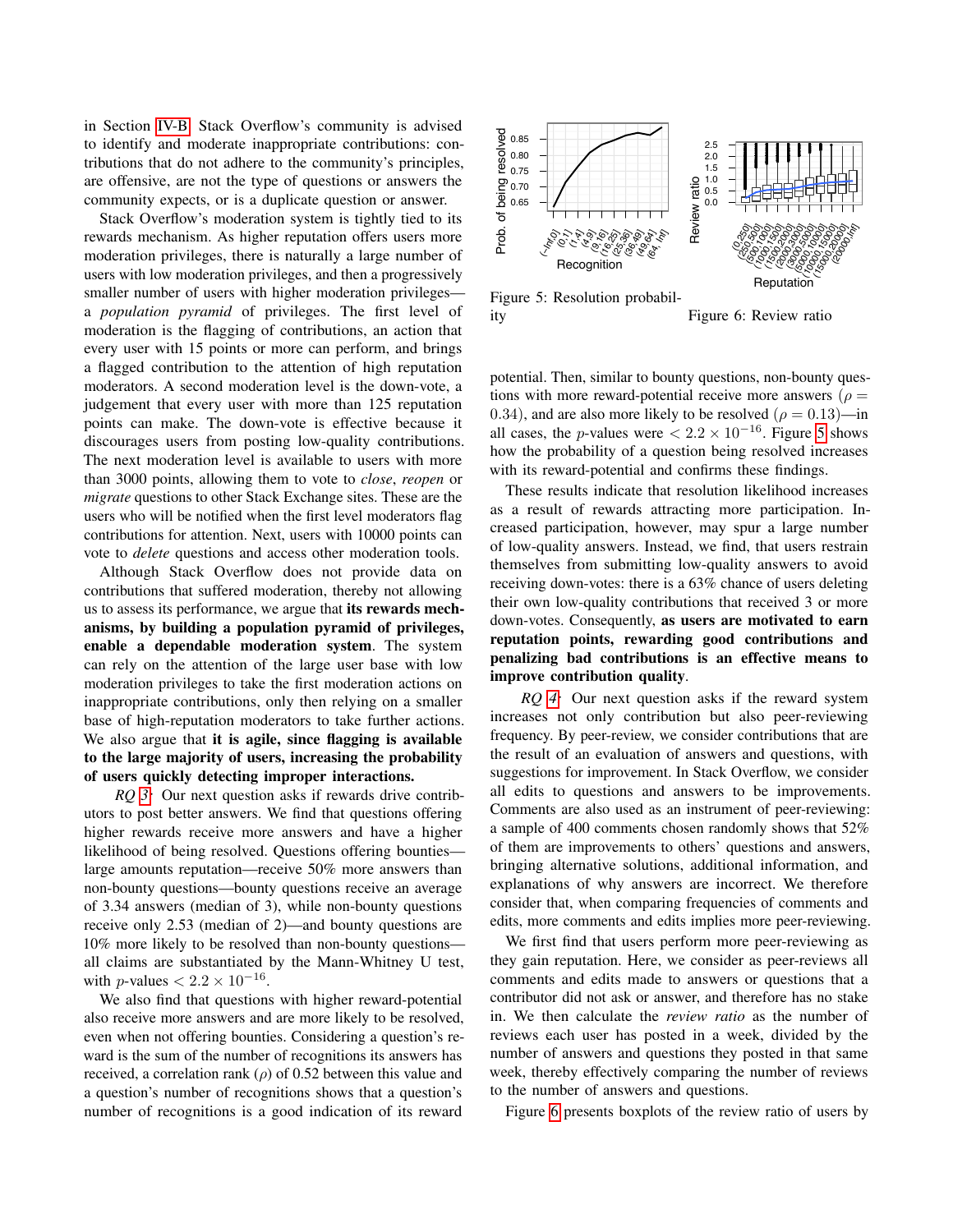reputation, along with a LOESS regression, and shows that it increases with higher reputation. Similar assessment on individual users also finds that this correlation holds for over 85% of users. These results match Maslow's hierarchy of needs [\[25\]](#page-9-25), suggesting that contributors with low reputation are interested in gaining more reputation: their efforts are focused on posting questions and answers. As users' reputations increase, they are ever more likely to review questions and answers they have no stake in, suggesting that they are more concerned in maintaining the system and evaluating other contributors' posts, instead of publishing their own.

More importantly, performing a similar analysis as in RQ [1](#page-3-2) to look for increases in peer-reviewing frequency at reputation levels, we have found similar results to those shown in Figure [3,](#page-4-1) with increases in peer-reviewing frequencies for the exact same reputation levels in which we found increases in contribution frequencies in RQ [1,](#page-3-2) showing that the rewards system also motivates increases in peerreviewing frequency.

The increases in peer-reviewing and contribution frequencies for the same reputation levels suggest that peerreviewing occurs as a result of the contribution process. A high correlation between contribution and peer-reviewing rates—Spearman's  $\rho = 0.69$ , *p*-value  $\langle 2.2 \times 10^{-16} \rangle$ supports this and indicates a dependency between the two rates: as users contribute, they evaluate their peer's contributions, offering suggestions for improvements and corrections. Users who do not evaluate previous contributions before posting their own and submit inappropriate contributions, such as duplicates, suffer the risk of being down-voted or flagged.

*RQ [5:](#page-4-3)* Our next question asks whether reputation or recognition can be used to filter useful contributions questions and answers. In Stack Overflow, a useful question is one that is not misleading and will be resolved. A useful answer is one that contributes to resolving the question.

To evaluate whether reputation or recognition are good signals for identifying useful answers, we rely on an informationretrieval approach to evaluate the precision rates of using reputation and recognition for selecting the best answers. We calculate  $P@n$  [\[26\]](#page-9-26), as shown in Equation [\(1\)](#page-6-1), to measure the percentage of questions  $q$  whose best answer can be found by looking at its top n answers, ranked by  $\sigma$  (reputation or recognition). As does Stack Overflow, we consider the answer accepted by the question's owner as the best answer.

<span id="page-6-1"></span>
$$
P@n = \frac{|\{q \in questions : best\_answer(q) \in top(n, q, \sigma)\}|}{|questions|} \tag{1}
$$

Figure [7](#page-6-2) shows  $P@n$  for questions which have an accepted answer. It compares the precision when ranking answers by number of recognitions and by user reputation at the time the question was posted. As shown, recognition has considerably higher precision rates compared to reputation: the answer with most votes is the best answer in around 70% of questions, compared to 50% for user reputation. This indicates that both

<span id="page-6-2"></span>

Figure 7:  $P@n$  for reputation and votes

reputation and recognitions are good predictors of useful contributions, with recognitions still having as much as 20% higher precision, considering the top answer.

## *A. Summary*

Our investigations have shown that in Stack Overflow, game mechanisms achieve the goals of increasing participation and quality and improving filtering and moderation. Our results have also identified the conditions that allow these game mechanisms to achieve these goals. Figure [8](#page-7-0) summarizes these findings, with arrows linking each goal to the game mechanisms and conditions required to achieve it.

For the goal of increasing participation, RQ [1](#page-3-2) shows that *rewarding users with privileges* (M3) increases user participation, provided the community is interested in *resolving software programming issues* (C1), is *motivated to earn reputation and privileges* (C2), and is *rewarded as users evaluate and recognize their contributions* (C3).

For quality improvement, as found in RQ [3,](#page-3-5) the mechanisms of *rewarding users for good contributions* (M1) and *penalizing them for poor contributions* (M2) increases contribution quality. This occurs because *users are motivated to earn reputation points* (C2) and will compete to send high-quality answers to gain recognition. Furthermore, in order to maintain users' interests in contributing, it is important that *the community evaluates and recognizes good contributions* (C3) so that users are rewarded. RQ [4](#page-4-2) has also shown that, as *peer-reviewing occurs as a by-product of contributing* (C4), increases in participation frequency will trigger increases in the frequency of users improving contributions by commenting and editing.

As for identifying useful contributions, RQ [5](#page-4-3) shows that, as *users routinely evaluate and recognize contributions they find to be useful* (C3), a question or answer's number of recognition offers a very good signal to judge its usefulness.

Finally, as seen in RQ [2,](#page-3-3) as *users evaluate and recognize good contributions* (C3), the well-crafted rewards system *creates a population pyramid of privileges* (M3) that enables an agile and dependable moderation system.

#### <span id="page-6-0"></span>VI. MAPPING BACK TO BUG TRACKING SYSTEMS

We now evaluate if, once Stack Overflow's game mechanisms are applied to bug tracking systems, as described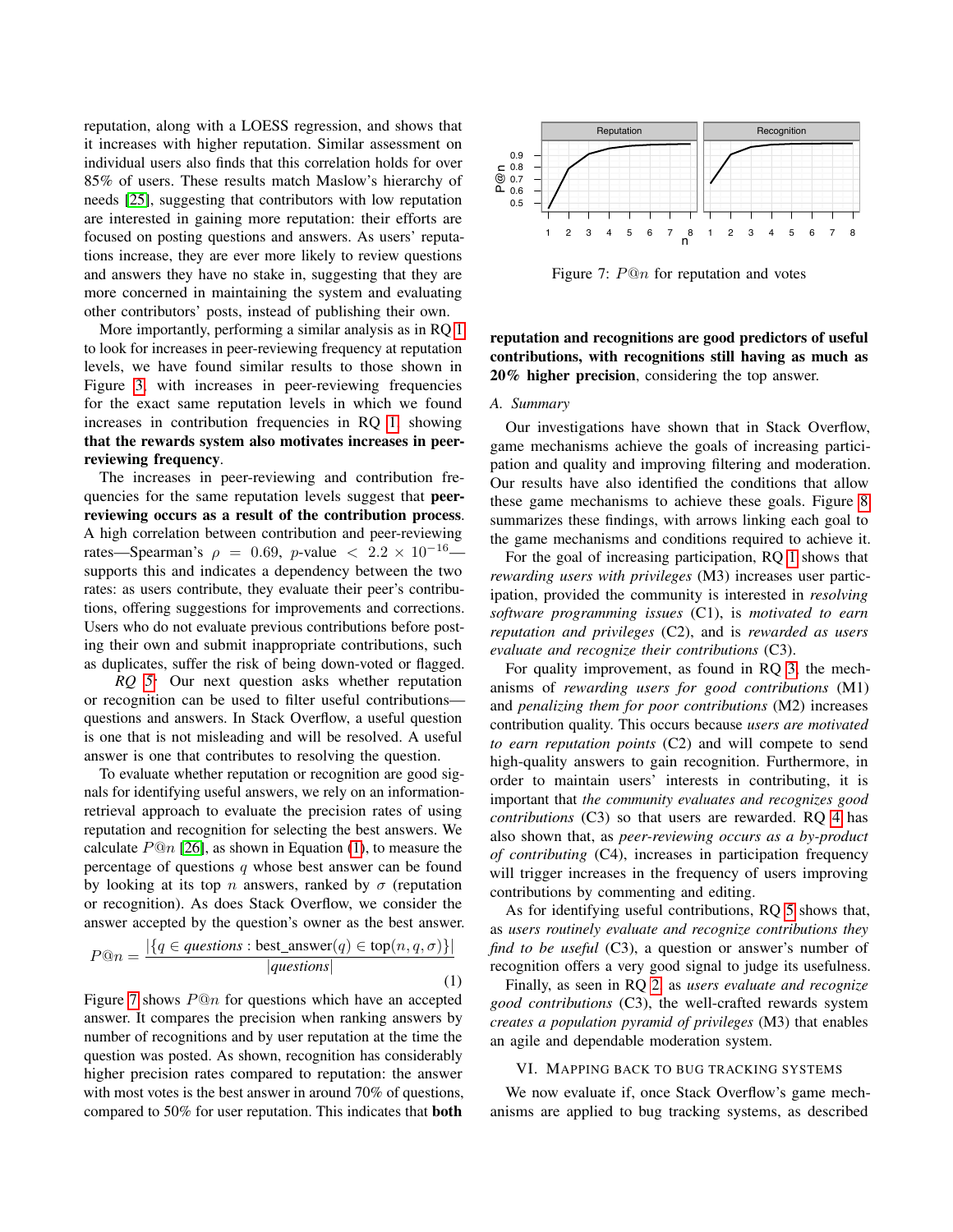<span id="page-7-0"></span>

Figure 8: Conditions for game mechanisms to achieve goals



Figure 9: Fix-probability by recognitions

in Section [III,](#page-3-0) they will produce similar results as in Stack Overflow, and increase participation and quality and improve filtering and moderation. To do so, we investigate if the conditions to achieve the goals (conditions C1 to C4) are valid for bug tracking systems.

## *A. Asserting Conditions for Bug Tracking Systems*

First, users of bug tracking systems are likely to be *interested in solving software issues* (C1). To assert the remaining conditions, we analyze a random set of 100 bug reports from each project in our data sets. We find, similar to Breu [\[8\]](#page-9-7), that at least 27% of comments in bug reports result from the *evaluation of other comments* (C3), asking for clarification and additional information. Evermore, the number of peer-reviews—users correcting and improving their peer's comments—increases with the number of comments—  $\rho = 0.63$ , *p*-value  $< 0.003$ —indicating that *peer-reviewing occurs as a by-product of contributing* (C4). Furthermore, users *evaluate and recognize both bug reports and comments* (C3): most bug tracking systems allow users to recognize, by voting, a bug report they consider important to be fixed; as for comments, we find that an average of 22% of comments recognize the validity and usefulness of other comments.

While conditions C1, C3, and C4 are valid for most bug tracking systems, condition C2 depends on a project and its community to accept a formal merit-based reputation system, and to be *motivated to earn reputation and privileges* (C2). We acknowledge that some projects and contributors might not be interested in such. Small teams, for example, in which members know each other well, might not be motivated to strive to earn reputation to differentiate themselves from others. The example of Stack Overflow, however, suggests that some developer communities should be interested.

## *B. Stack Overflow and Bug Tracking Systems Differences*

Although Stack Overflow and bug tracking systems share many characteristics, there are two important differences that affect, but do not invalidate, the effects of game mechanisms.

<span id="page-7-2"></span>*Identifying Useful Bug Reports:* There is a fundamental difference in how issues are resolved. In Stack Overflow, it is the community that decides the resolution of a question; in bug tracking systems, it is ultimately the most influential contributors—the minority of developers—that decide if a bug will be fixed, as it is they who accept changes into the code base. Consequently, developers might disagree with the high number of recognitions the community has given to particular bugs, rendering the number of recognitions a suboptimal signal for developers to identify important bug reports.

To verify this, we investigate if, similar to our findings for Stack Overflow shown in Figure [5,](#page-5-0) the probability of a bug being fixed increases with its number of recognitions. We evaluate two forms of bug recognition: votes and duplicate bug reports. Voting is a mechanism available in most bug tracking systems and is designed to allow users to vote for bug reports they consider important to be fixed. Duplicate bug reports can also be considered a form or recognition, as they imply that the bug has been triggered by more than one user. We find that, as shown in Figure [9,](#page-7-0) for all projects, except Android, the probability of a bug being fixed increases from 2 to 36 recognitions for both votes and duplicates—it seems Android is an outlier, perhaps due to its somewhat closed nature.<sup>[4](#page-7-1)</sup>. Furthermore, the probability for a bug being fixed is higher for duplicates than for votes, suggesting that duplicates bring more evidence of a bug's relevance than a simple vote and casting more doubt on the harmfulness of duplicates [\[22\]](#page-9-22).

This confirms that votes and duplicates can be used to identify useful bug reports. It also confirms, however, that developers have different opinions from users, since even bug reports with as much as 64 votes have only a 50% chance of being resolved. While this reduces the utility of such signal for developers, Launchpad has managed to successfully use vote recognition to help identify useful bug reports: when a bug report receives a certain minimal number of votes, it automatically changes status from 'unconfirmed' to 'confirmed', alerting contributors that a bug should be further investigated. Our findings show that, in addition to votes, duplicate bug reports should also be used to identify important bug reports.

*Identifying Useful Comments:* Another important difference lies in how knowledge is organized in questions and bug reports. In questions, knowledge is organized as independent

<span id="page-7-1"></span><sup>&</sup>lt;sup>4</sup>[http://www.theregister.co.uk/2011/04/12/google](http://www.theregister.co.uk/2011/04/12/google_says_android_both_open_and_closed/)\_says\_android\_both\_ open\_and\_[closed/](http://www.theregister.co.uk/2011/04/12/google_says_android_both_open_and_closed/)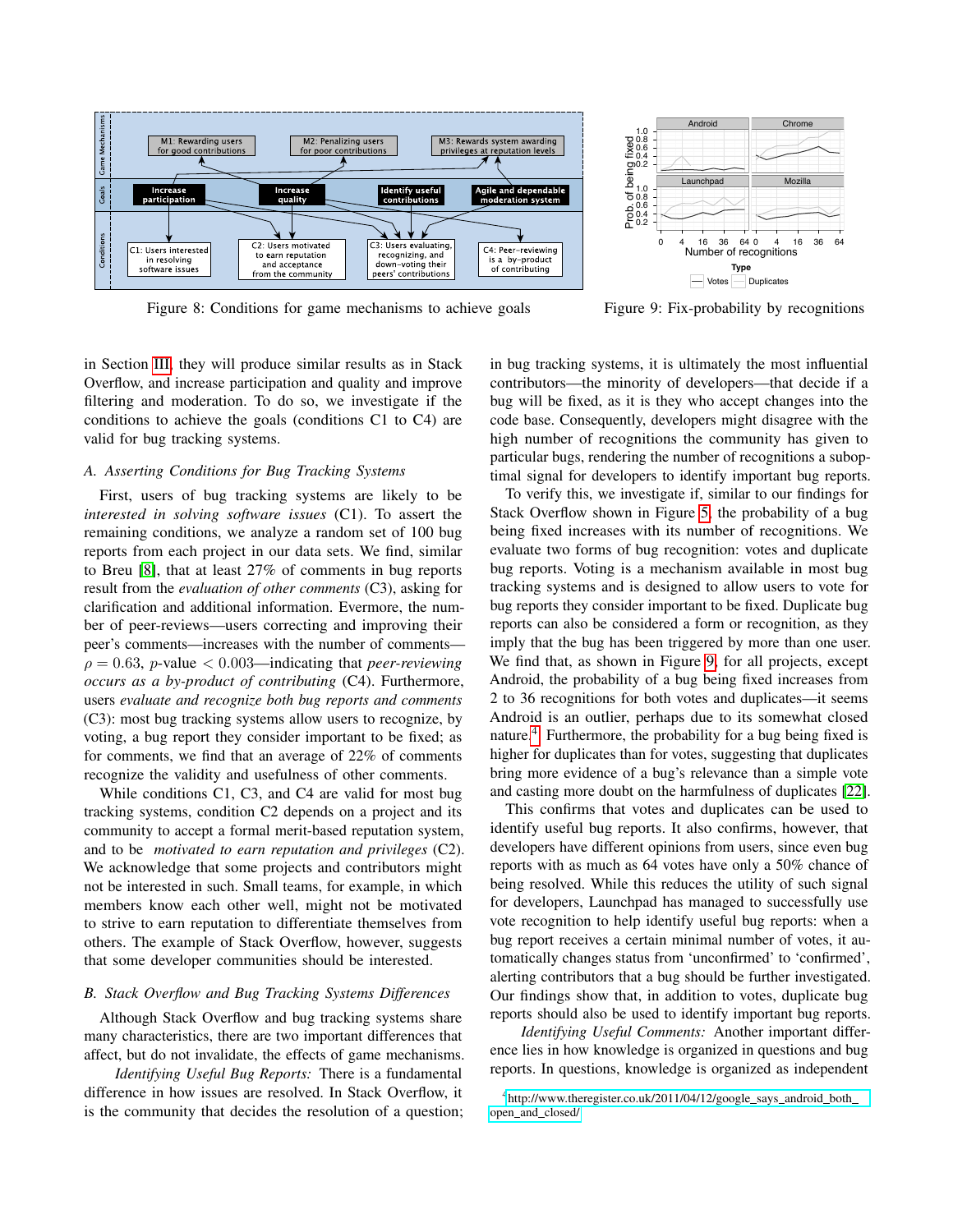answers, allowing users to read only the most useful ones. In bug tracking systems, contributions are organized as a conversation. As a result, although allowing comments to be recognized will identify good comments, users might still need to read previous comments to understand the context of a highly recognized one [\[14\]](#page-9-13).

The impact these differences bring to the use of game mechanisms in bug tracking systems is limited: bug report recognition might not be an optimal signal for developers, but can still be used by the community, as is done in Launchpad; comment recognition will identify useful comments, but might not reduce the need to read all comments.

#### VII. FUTURE DIRECTIONS

<span id="page-8-0"></span>In addition to mapping Stack Overflow's game mechanisms to bug tracking systems, we identify, through our findings, two directions for future work: tailoring a rewards system and summarizing bug reports.

*Tailoring a Rewards system:* As we have seen, condition C2 is dependent on a project and its community, implying that some communities might not accept such a meritbased reputation system. Android, for instance, as seen in Section [VI-B,](#page-7-2) shows very little response to votes compared to Chrome, Launchpad and Mozilla, suggesting that current contributors are not so open to input from outside contributors. Addressing this requires an understanding of the unique motivations of different open-source contributors—payed, non-payed, enthusiast, beginner, developer, non-developer in different projects, of different sizes, and guidelines on applying and tailoring a reputation and reward system according to contributor's profiles.

These guidelines should also consider that, to make game mechanisms effective, privileges offered as rewards need not only be compelling, but also useful in addressing misleading contributions and conflicts. Stack Overflow, as shown in RQ [1,](#page-3-2) offers privileges aimed exclusively at increasing participation, such as reduced advertising, and privileges exclusively aimed at increasing contribution quality, such as editing others' posts. Curiously, our results show that privileges that increase contribution quality are also the ones more capable of increasing contribution frequency.

*Summarizing Bug Reports:* As shown by Ko [\[21\]](#page-9-21), the linearity of comments in bug tracking systems and the difficulty of finding important information in them negatively affects decision-making. As decisions require reliable information, misleading comments are another negative influence.

Bug reports providing summaries of important, reliable information about a failure would ease locating and reasoning about such information. As we have discussed, however, simply identifying useful comments is not enough, as readers will loose context. A future direction of work could experiment in using non-conversation forms of contributions, similar to answers, to facilitate summarization. For instance, comments such as "this bug also occurs in version 2.10",

or "rebooting the computer solves the problem", could be promoted into a list of important diagnostic information and possible solutions according to how they are recognized by the community, effectively summarizing the bug.

#### VIII. RELATED WORK

<span id="page-8-1"></span>Mamykina et al. [\[14\]](#page-9-13) qualitatively and quantitatively characterize Stack Overflow. Their quantitative analysis focuses on showing that questions are answered very quickly. Through interviews with Stack Overflow's design team and users, they find that Stack Overflow was created with the intention of creating productive competition to increase participation and quality. Our work complements Mamykina in providing strong statistical evidence that such mechanisms succeeded in increasing participation and quality and other improvements. More importantly, we focus on studying the effects of Stack Overflow's game mechanisms on a *developer community*, and find that they prefer privileges that allow them to review or moderate their peers' contributions and that the more reputation users have, the more they will review their peers' contributions. Finally, we provide an analysis of how these mechanisms, applied to bug tracking systems, should resolve many of their current issues.

Guo [\[9\]](#page-9-8) and Hooimeijer [\[11\]](#page-9-10), study the characteristics of bug reports that are chosen to be fixed by developers. They find that developers choose to fix bugs opened by well-known contributors, and that severity is an important factor. Their prediction model achieves an accuracy rate of around 60%. We find that recognition as votes and duplicates can be used as an additional signal to detect important bug reports.

Previous work in improving bug report quality [\[3\]](#page-9-2), [\[27\]](#page-9-27) uses natural language processing, machine learning, and heuristics, to detect the lack of steps to reproduce, traces and attachments. This automated approach, however, is not able to perform a deeper analysis, such as can be done by human evaluation. In contrast, our work accepts the inevitability of poor contributions, and addresses the problem through the use of game mechanisms to encourage contribution improvement.

## IX. THREATS TO VALIDITY

<span id="page-8-2"></span>*Internal Validity:* Our model for estimating a user's reputation assumes that all votes for a post occur within the first 24 hours of its creation. This is corroborated by our finding that 98% of posts receive all but two of its votes within its first 24 hours. Still, Stack Overflow does not provide information on reputation points awarded by bounties or edits, nor on reputation points lost by down-votes. Nevertheless, as bounties are uncommon (only 2% of questions have offered bounties), edits award only two points, and down-votes cost only one point, we consider our estimation of reputation accurate enough for the purposes of this work.

Although we claim that rewards are the cause of increased participation and competition, we recognize that we have nothing but strong correlations and indications of such